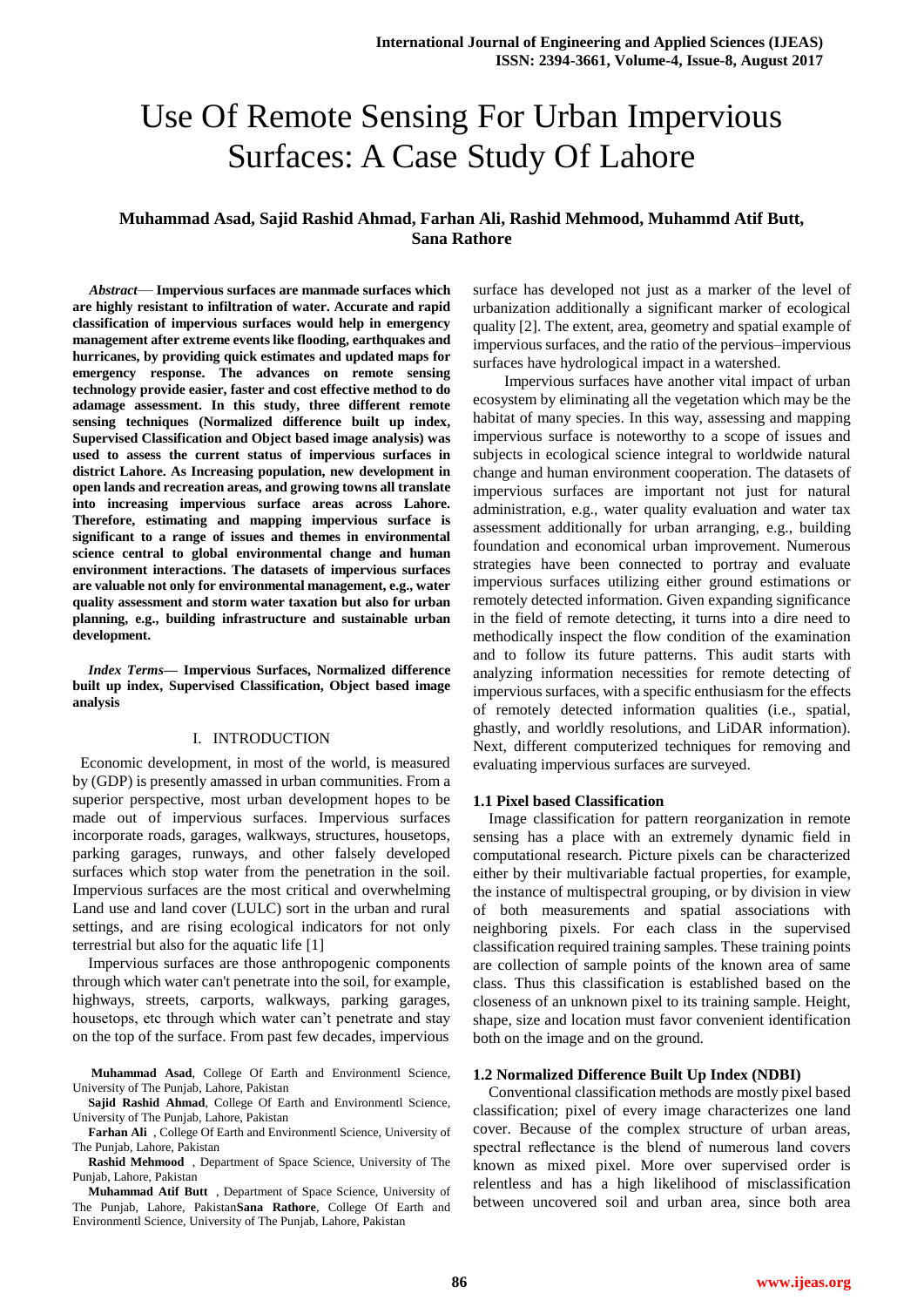spreads can have comparable otherworldly marks at a few spots. In this study, analyst propose a technique in light of Normalized Difference Built-up Index (NDBI) to mechanize the way toward mapping developed ranges. It exploits the distinctive spectral response of impervious surfaces and vegetation. Built-up areas or impervious surfaces are excellently recorded through arithmetic control of re-coded Normalized Difference Vegetation Index (NDVI) and NDBI raster derived from satellite imagery. The conceived NDBI technique was connected to delineate area in the city of Lahore. Contrasted and the most extreme probability order strategy, the proposed NDBI can serve as a beneficial option for rapidly and unbiased mapping developed ranges.

#### **1.3 Object-Based Image Analysis (OBIA)**

The object-based Analysis is more reliable and less troublesome for the extraction of impervious surfaces, for example, roads, street, building, parks which are objects in a satellite imagery [3] [4].OBIA has a great ability to separate different objects in a high resolution image specially confusion in shadow verse water and open land verses impervious surfaces. In certain urban scenes of impervious surfaces, it is likely that numerous characterization methodologies would work sufficiently, however in divided urban surfaces; OBIA has the unmistakable favorable position of enhanced recognizable proof of unpredictable objects. Blaschke (2010) expressed that high spatial resolution tends to support OBIA for order in light of the fact that the pixels are fundamentally littler than the picture objects, and the pixels should be joined for investigation.



II. STUDY AREA

*Figure 1.1. Map of the Study Area*

Lahore is the capital city of the Punjab province of Pakistan, as shown in Figure. Coordinates of Lahore are 31°25'0" N and 74°19'60" E in Degrees Minutes Seconds separately. There is nine towns and one hundred and forty nine union councils (UC) in Lahore including all urban and rural zones. Lahore is the second largest metropolitan city of the Pakistan. Lahore is the central oint in terms of economy, socially, politically, transportation and other recreational activities. So most of the people from the nearby areas come here to start a new or groom their lives. As a result of it every year there is a visible expansion is seen in this city. According to a survey, in January 2015 population of the Lahore is around ten million. It is situated twenty four in the most populated urban regions on the planet and the eighth greatest city within the Organization of Islamic Cooperation. The population in Lahore has verging on multiplied in the last 12 to 14 years. Lahore, once known as the city of garden is now changed into city of concrete. There is only three percent green area, which is persistently being cleared to start new projects. Lahore is experiencing an extreme environmental crisis. An overpopulated, urban city like Lahore can't survive fast and unsustainable advancement, which applies tremendous weight on existing normal assets, prompting water issues, contamination, and changes in the city's temperatures.

The growing rate and increasing trend of urbanization is solving many problems at one hand but at the other it is also becoming the cause of some major issues. Anthropogenic activities are causing the increase in impervious surfaces. Impervious surfaces are those through which the water cannot seep down; hence it can cause the depletion of underground water reserves. Hence, the mapping of these impervious surfaces is very important in order to calculate the net recharge of groundwater tables.

#### **2.1 Impact of Impervious Surfaces**

The anthropogenic activities are altering the pervious-impervious surface ratio which is at one hand disturbing the hydrological cycle and at the other hand it is one of the major cause in the drastic climate change. Impervious surfaces include buildings, houses, parks, road networks, pavements etc. The growing rate of impervious surfaces not only shows the trend of urbanization but also indicates towards the changing environment which is causing climatic changes globally [5].

## **2.2 Remote Sensing of Impervious Surfaces**

There are many techniques for the mapping and quantification of urban surfaces ranging from in situ measurements to the analysis based on remotely sensed satellite imagery. One of the accurate yet expensive methods is through GPS or DGPS (Differential GPS). Manual digitization from the maps is also another way of mapping the impervious surfaces. This is very time consuming task and it is now almost replaced by scanning and then applying feature extraction algorithms. In 1970's to 1980's with the launching of Landsat 1 and the availability of medium resolution imagery, the satellite imagery was being used for many environmental purposes [6]. He considered papers from 1991 till 2000 and found out that there is enormous and sharp increase in the publications on the remote sensing of impervious surfaces from 2003 onwards.

#### **2.3 Geometric Characteristics of Impervious Surfaces**

It may happen that the urban streets are misclassified as vegetation which can lead to 30% error that will result in under estimation of the impervious surfaces areas. In contrast, Hodgson *et al*. (2003) [7] found that shadow can cause misclassification of urban surfaces as water. High resolution imagery result in displaced buildings which causes the occlusion of the other impervious surfaces.

## **2.3.1 Building extraction**

Building extraction can be considered as a composite of feature classification and pattern recognition methods. Although aerial photography provides very fine resolution imageries it is very expensive and its data is very heavy and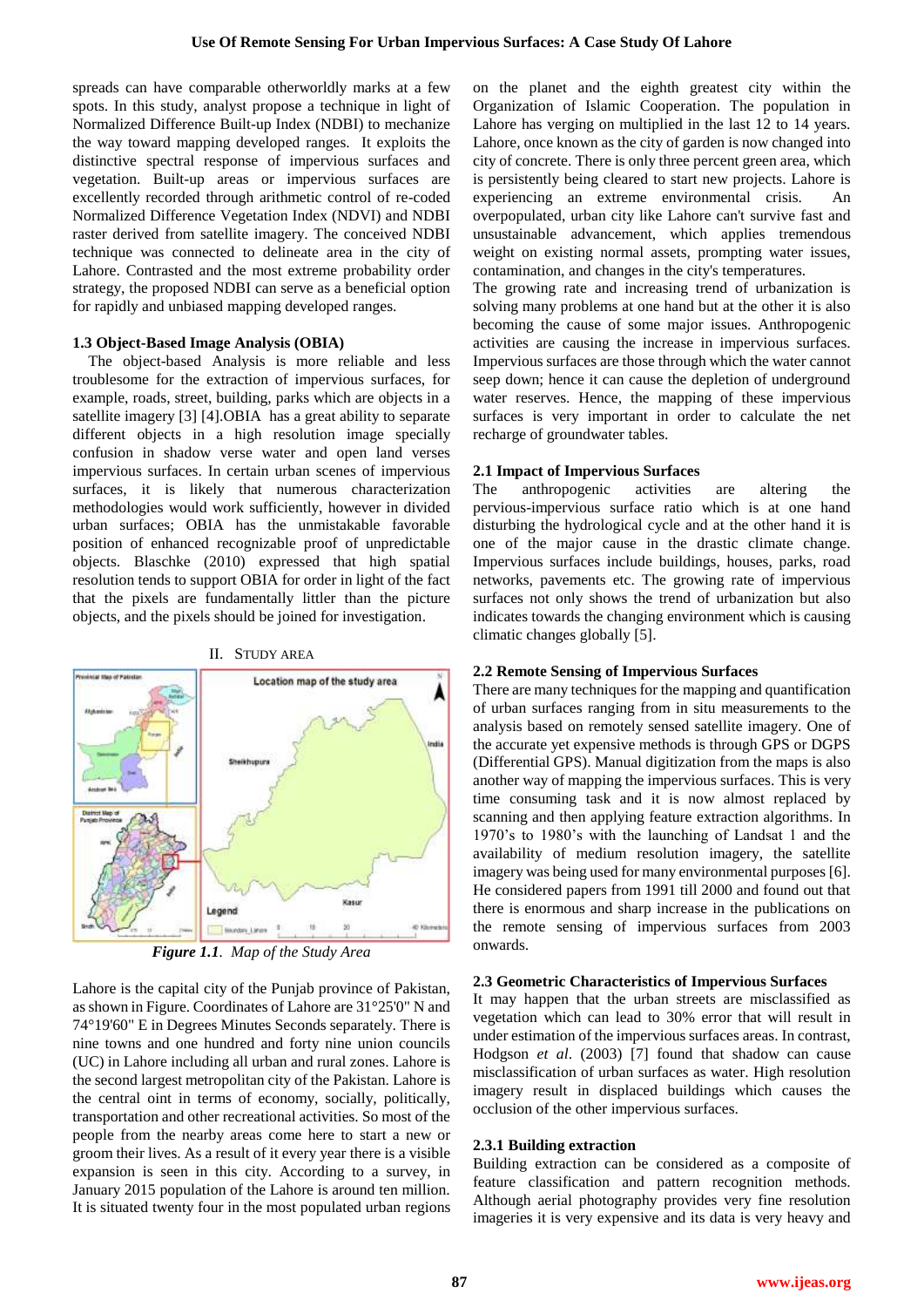## **International Journal of Engineering and Applied Sciences (IJEAS) ISSN: 2394-3661, Volume-4, Issue-8, August 2017**

III. RESEARCH METHODOLOGY

difficult to store. Hence, the best option is the satellite imagery as nowadays free images can be acquired for medium resolution imageries such as that of Landsat. Also, IKONOS and Quickbird etc provide high resolution data in various spectral bands with additional capabilities of generating stereo pairs and short revisit time.

## **2.3.2 Required spatial resolution:**

According to Jensen and Cowen (1999) the required spatial resolution should be at least one half the diameter of the smallest object of interest. In other words the pixel should be four times less than the object to be identified in the satellite image. For example if our objective is to count the houses which have minimum dimensions of 100 m then the spatial resolution used should be at least 50m or more.

For the impervious surfaces such as roads, buildings, parks, pavements etc. the minimum spatial resolution in which these features can easily be extracted range from 0.25 to 0.5m, whereas lower resolution of 1 till 30m is required for marking of road centers only [8]

## **2.3.3 High resolution imagery**

As the literature survey from Scopus also shows an increase in the publications, it is all due to the availability of high resolution imagery such as IKONOS (launched 1999), QuickBird (2001), and OrbView (2003) and many more. Even SPOT 5 has a resolution of 5m in multispectral bands and 2.5m in panchromatic band.

Impervious surface mapping is also done using high resolution [9],[10][11].

## **2.4 Mapping Impervious Surfaces through Vegetation Distribution**

Vegetation distribution can provide information about the urban surfaces because almost inverse correlation exists between the two [12].

There are several methods to represent vegetation distribution. One is NDVI (Normalized Difference Vegetation Index). Other options include TCap (Tasseled Cap) and PCA (Principal Component Analysis). NDVI can then be used to compute vegetation fractional coverage [13]. The impervious surfaces can be computed from the complement of vegetation and this method is mostly used in medium and coarse resolution imageries.

## **2.5 Object based image analysis (OBIA)**

Object based image analysis (OBIA) demands high resolution imagery and due to the commercialization of different programs and software, the accessibility of high spatial resolution imagery Object based Image Analysis (OBIA) is widely used as a basic part of remote sensing base researches. It is based on the understanding that pixel is not the finest spatial element for mapping. Best results of classification can be achieved by using both spatial as well as spectral characteristics [4]. OBIA works just like a human eye. The OBIA method is not only focus spectral characteristics also consider the shape, size, texture, hue, compactness, neighborhood topology, and sub pixels [14].

## **2.6 Objective**

The purpose of this research is to estimation and mapping Impervious Surfaces in Lahore district using different remote sensing techniques.

This research is based on the classification comparison technique for selected geological region and OLI Landsat-8 satellite imagery is used for this purpose. This methodology is composed of four steps as shown in the figure.



Figure 3.1. Flow chart of methods used in this study

First Step describes the procedure for the data preparation. Step two deals with the pre possessing of data. In step three, different techniques of remote sensing for the extraction of the impervious surface, includes Normalized difference build up Index, Pixel Based Supervised Classification and Object based Image Analysis. Last step includes accuracy assessment of output and Compare different classification results to evaluate the best technique to map impervious surfaces. Further explanation of each step is as under.

#### **3.1 Data Preparation**

As first step is about data so researcher has discussed those datasets which are used in the study and the preliminary steps for the data preparation as below:

#### **3.1.1. Remote sensing Data**

Landsat-8 cloud free satellite image of thirty meter resolution was used for the analysis of the study area .Earth explorer site [\(http://earthexplorer.usgs.gov/](http://earthexplorer.usgs.gov/) ) is used to download the full long scene of the study area. The downloaded imagery was radiometrically corrected and geometrically resampled.

There are nine spectral bands in Landsat 8 Operational Land Imager (OLI) and Thermal Infrared Sensor (TIRS). Also there is a new band 1 (ultra-blue) is present that is particularly used for coastal and aerosol studies. For cloud detection band 9 is most suitable. Thermal bands 10 and 11, which are very useful in providing precise surface temperatures, are captured at 100 meters but resampled to 30 meter.

## **3.2. Data Preprocessing**

One of the major step in date pre-processing is layer stacking. There are eight spectral bands of operational land imager (OLI) which were stacked together by using ERDAS Imagine 9.2. Final stacked image contains medium resolution of 30 meters with high resolution merging. Lastly, by using vector shapefile of the study area, clip study area from the prepared data.

#### **3.2.1. High resolution merging**

As thirty meter resolution image is not enough for detailed study so this medium spatial resolution imagery of 30 meters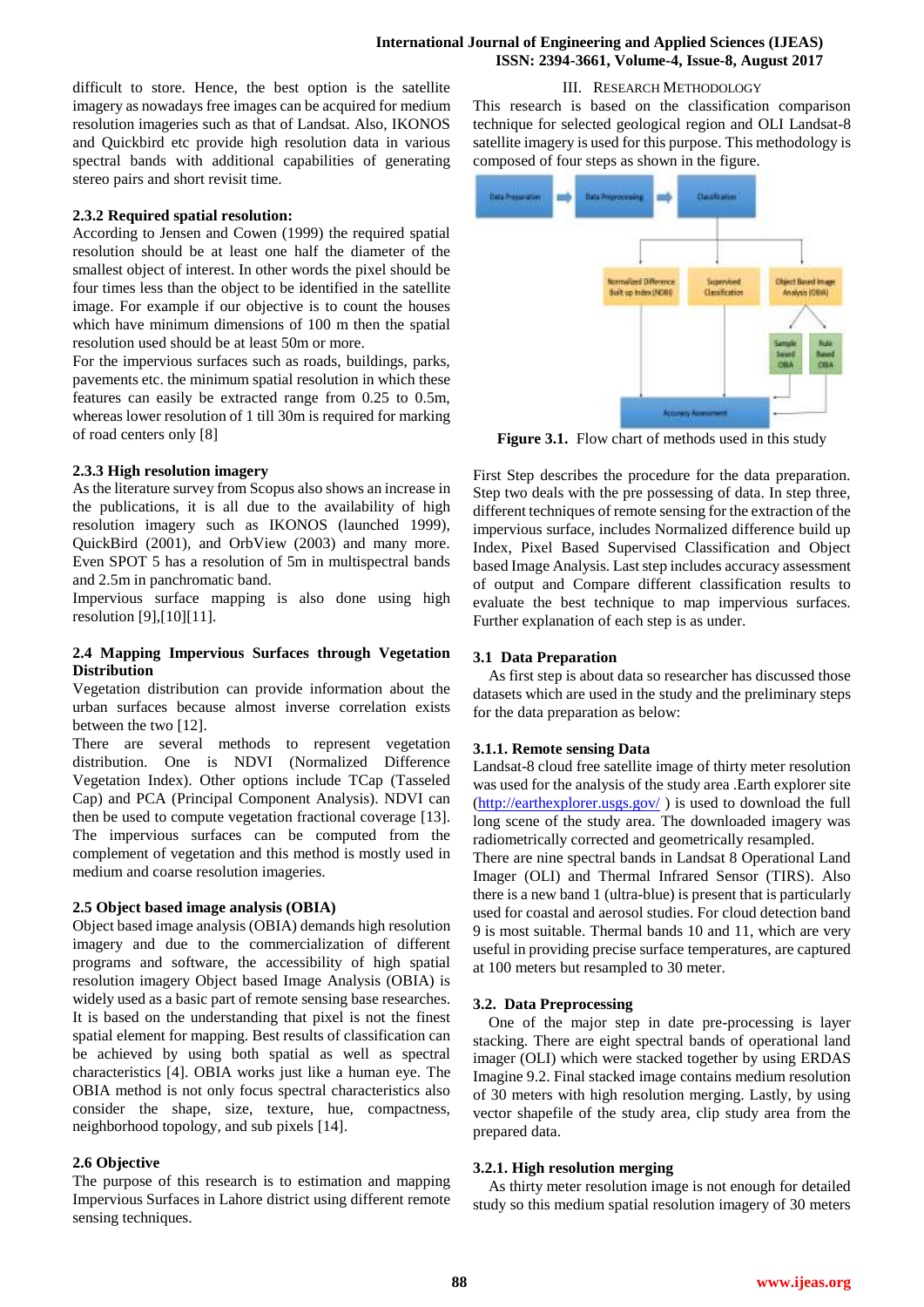is merge with the panchromatic image of fifteen meter resolution. The most suitable method to achieve this goal was multiplicative method with nearest neighbor technique for resample data. Thus spectral properties were preserved while data was fused to a better spatial resolution of 15 meters.

## **3.2.2. Data Truncation**

Study area was extracted by researcher from truncation of full scene imagery. it was done by using subset technique in Erdas Imagine 9.2 with the help of shape file. This shape files was created from geological surveyed map.

## **3.3. Techniques for impervious surface extraction 3.3.1. Normalized Difference Built Up Index (NDBI)**

The built-up land raster is produced using the formula of NDBI with the following equation:

This formula is emerged from the Normalized difference vegetation index by using unique spectral response of buildup areas. As built up areas have higher reflectance in medium inferred wavelength rangers rather than the Near Infrared wavelength range. But In every case, this is not generally the situation. The drier vegetation can even have higher reflectance in MIR wavelength range rather in NIR range, bringing about positive qualities in NDBI symbolism for these plants. Moreover, in a few conditions, water with high suspended matter concentration (SMC) can likewise reflect MIR more grounded than NIR in light of the fact that the reflectance crests movement to longer wavelength locales as the suspended matter increment. Along these lines, the drier vegetation and water with high SMC will have positive NDBI values when processed utilizing above mentioned Equation.

## **3.3.2. Pixel based Supervised Classification**

To analysis data spectrally, supervised classification is best technique which is based on the training samples. In image analysis, Pixel is the building Block of the imagery. There are number of methods for image classification and several fields existed in which these classification methods are used. Image analysis and pattern recognition results which are used in this research is based on the classification. Researches use classification as a single entity. In this case, the classification served to analyzed impervious surfaces of the study area.. As a result, supervised image classification has appeared as an important tool for reconnoitering digital images. The choice of these training points is very critical and accuracy of the result is grealty depend upon these training points. The major steps of the supervised classification are described below:

1. Defining of the Training Sites.

- 2. Extraction of Signatures.
- 3. Classification of the Image.

$$
NDBI = \frac{MIR - NIR}{MIR + NIR}.
$$

The training sites are vector data which researcher selected after prior knowledge of the area and identification of the texture and other characteristics of the elements in the imagery. Researcher selected training sites (Water bodies, impervious surfaces and vegetation). Once the shape file of training site is prepared then the statistical classifications of the information are generated by using ERDAS Imagine software. This shape file is known as signatures. Finally the supervised classification methods are applied [15].

## **3.3.2.1. Accuracy Assessment**

The accuracy assessment was done by visual interpretation of water, vegetation and impervious surface objects. The ERDAS Imagine softwareprovides a tool for accuracy assessment of supervised Images on samples called Reference Points. Random samples were collected for three classes: water; vegetation and impervious surface. Researcher checked thirty samples to determine the producer and useraccuracies.

## **3.3.3. Object-Based Classification**

Object-based classification was done, using eCognition developer 8.7 software. First requirement for the object based classification is the availability of the high resolution imagery but as researcher have 30 meter resolution imagery so researcher stack this image layer with high resolution of panchromatic image of 15 meter for better results. OBIA Technique is based on the two major step which are described below:

(i) Segmentation

(ii) Classification based on Image Objects

## **3.3.3.1. Segmentation**

Segmentation is very useful in middle resolution imagery as it enhanced every detailed of the object existed in the raster. Researcher used a segmentation algorithm available in eCognition. There are number of segmentation methods but according to the literature researcher choose the multi Threshold segmentation. Multi-Threshold Segmentation, algorithm is based on the defined global threshold values which make group out of the same pixels into sections and classes instantaneously. In the object-based model, there are three vital components of segmentation; shape, compactness, and scale, which help to segment objects or pixels which have same spectral or spatial characteristics in the raster. Researcher decided appropriate weights for each of the bands which are participating in the segmentation.

## **3.3.3.2. Classification**

There are two type of classification in the OBIA; Rule-based classifier approach of OBIA and the nearest neighbor (NN) sample-based classifier approach.

## **3.3.3.2.1. Nearest neighbor (NN) sample-based classifier**

The principal approach, the nearest neighbor sample based classifier, utilize spectral information which is shown in an image is for taking samples. First step in this classification is segmentation which is described above. If segmentation is not done then image object could not be discriminate during classification while using eCognition. The highest segmented level is used for sample based classification. At this level all the object should be easily differentiate from other objects in the image. As the study area of the researcher is very vast so suitablelevel with 10000 scale parameter was used in this study. Samples are taken on the base of color and texture of the object. Three classes (Impervious surface, Vegetation and water bodies) were used by researcher and all the samples were collected against them from the objects in the raster. It is very important to select the samples with great care for better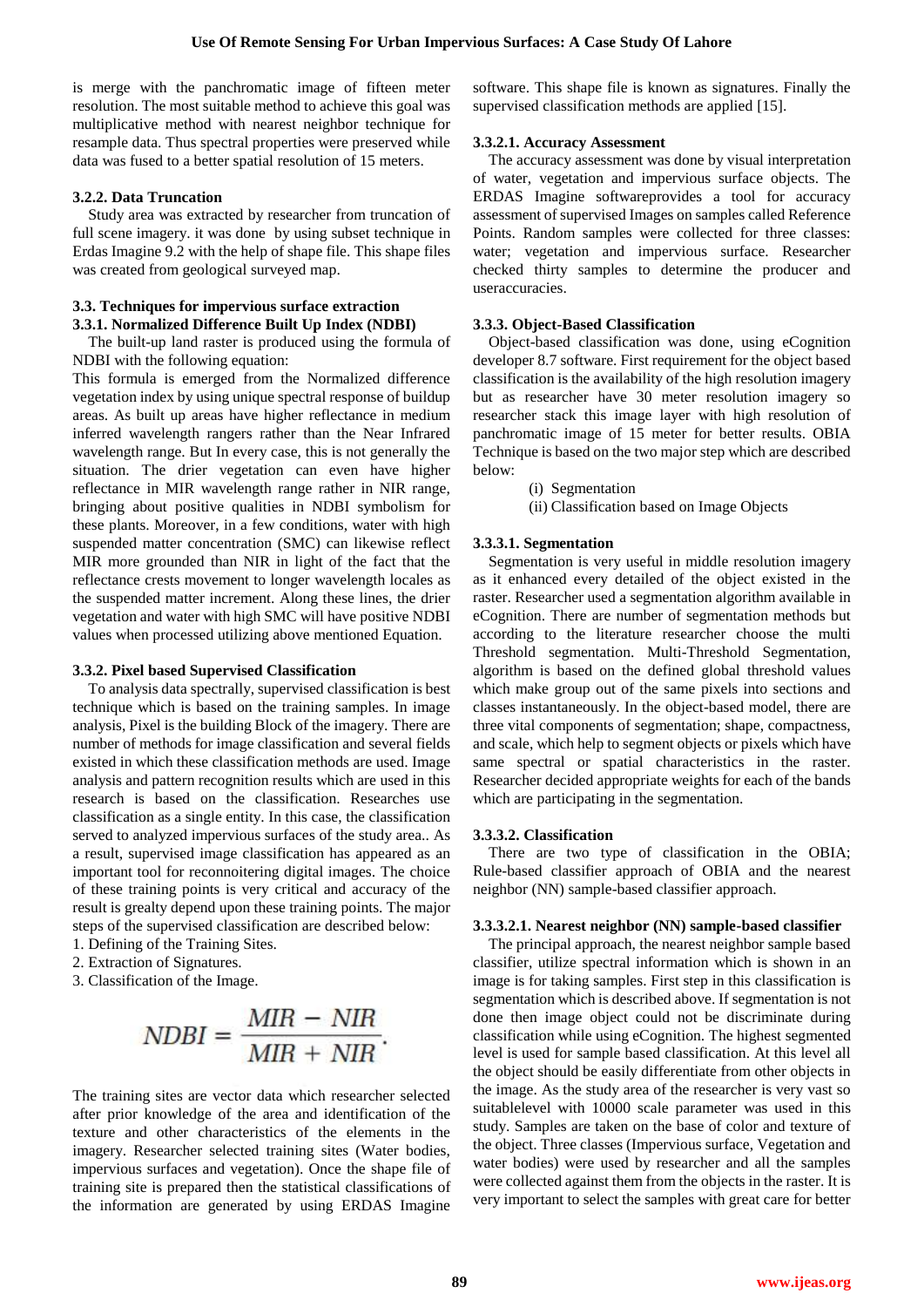## **International Journal of Engineering and Applied Sciences (IJEAS) ISSN: 2394-3661, Volume-4, Issue-8, August 2017**

accuracy of the results. Sample based classification is purely based on the visual interpretation.

#### **3.3.3.2.2. Rule based classifier**

The second approach of classification in OBIA is the rule-based approach. It is relatively automatic approach as compare to sample based OBIA. In this method, there are set hierarchical rule and defined threshold values for every individual objects based on every object in the image. These rules or default algorithms can be instantly tested in feature view mode. If any rule or threshold value cause any ambiguity in the understanding of any object (Impervious surface, vegetation, water bodies)or alter the accuracy of result can be changed immediately and those rule could apply which create less confusion.

## **3.3.3.3 Accuracy Assessment**

Once the segmentation of the object is done the accuracy assessment was performed by visual interpretation of water, vegetation and impervious surfaces. The e-Cognition software offers a tool for accuracy assessment of objects. It is based on samples which are collected for assessment of accuracy. Random samples were collected for three classes: water; vegetation and impervious surface. A minimum of fifty samples was used to determine accuracies. The overall accuracy is influenced by all three classes.

## IV. RESULTS AND DISCUSSION

The resulting output thematic maps for all classification schemes are going to be analyzed below.

#### **4.1. Results**

#### **4.1.1. Normalized difference Build up Index (NDBI)**

Figures (4.1) show the result of the application of the NDBI on the image; built-up spaces appear in blue shade and agricultural spaces appear in green shades.



**Figure 4.1**. Normalized Difference Build Index for the Lahore District

Raster has different cell values as shown in figure 1 so for the analysis, it is necessary to standardize all the data to a common scale. For this purpose, reclassification technique has been applied which changed the value of input raster into new values based on the new information provided as shown in figure 4.2. Then group together same values to form a new class. Reclassification technique is used for all the data to standardize to a common scale. Vegetation and Non Vegetation datasets are reclassified on the base of their cell values. Quintile technique is used to make five classes of these datasets. Because in GIS, quintile classification gives data classes same number of values, which is effective for ordinal data as all the classes are easily computed.



**Figure 4.2**. Reclassified NDBI MAP for the Lahore District



**Figure 4.3**. Accuracy assessment for NDBI

Normalized difference Build up Index method, utilized spectral patterns. Results are not fully satisfactory to differentiate impervious surfaces from barren or open land as spectral response of both of these object are same. Thus confusion among them is shown in Figure 4.3. Also, the results show that water is also mixed with built-up area.

## **4.1.2. Supervised Classification**

Figures (4.4) illustrate the result of the application of the Supervised Classification on the image; built-up spaces appeared by mustard color, water bodies by blue color and agricultural spaces by green shades.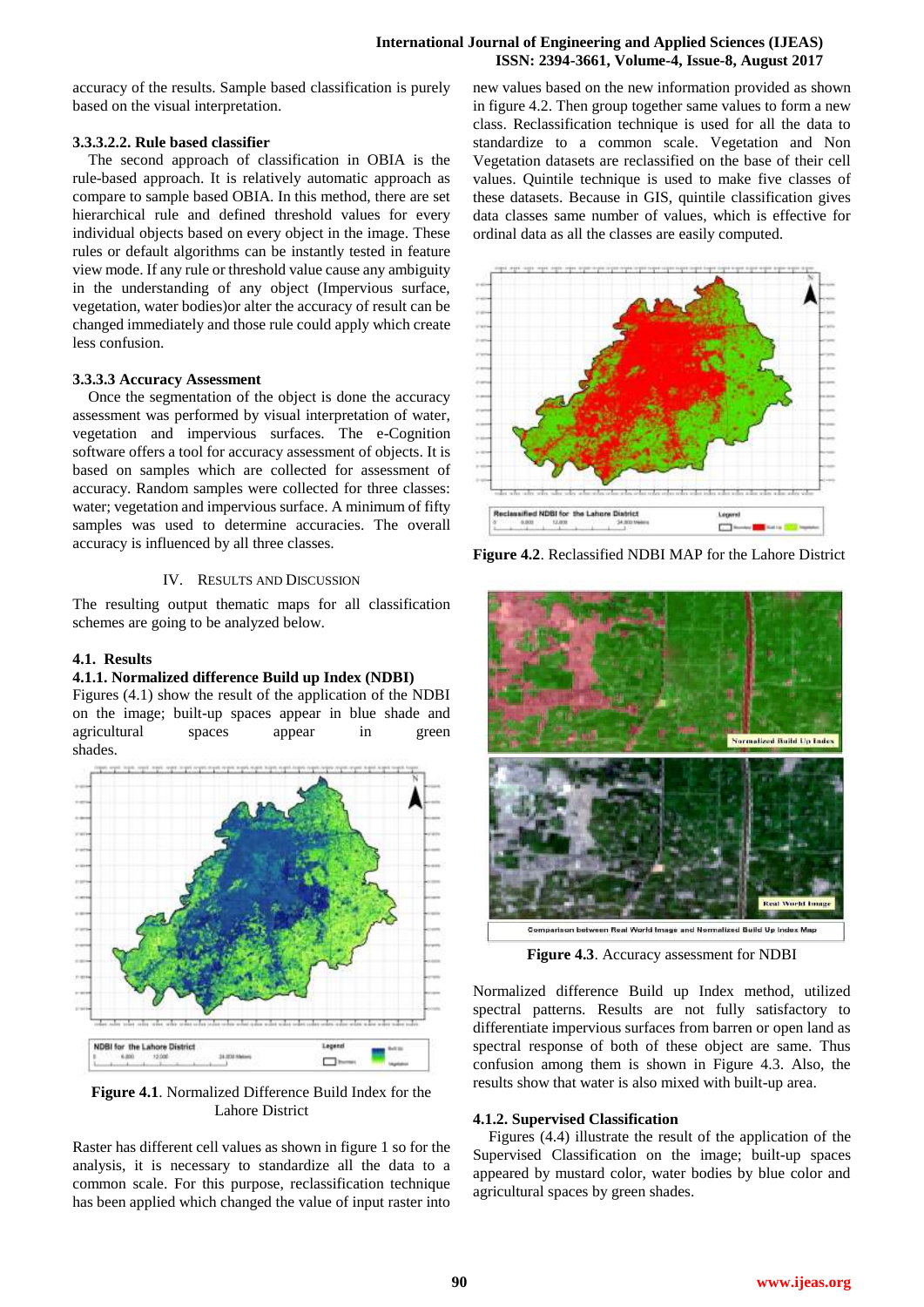

**Figure 4.4.** Supervised Classification of land cover class in the Lahore District

Supervised classification is much more accurate for mapping classes as compare to NDBI as shown in figure 5. Three classes are shown in the map that is impervious surfaces, vegetation and water bodies. But accuracy of this classification is challengeable because of the selection of sample points. As shown in figure 4.5. samples are collected accurately as a result of the it the results of classification shows exactly same feature of the real world image.



**Figure 4.5**. Accuracy Assessment For Supervised Classification

## **4.1.3. Object Based Image Analysis (OBIA) 4.1.3.1. Segmentation**

Image segmentation was conducted within eCognition Developer 8.7. Multi-threshold segmentation was then first performed to extract the object features, with parameters of scale=10000, shape=0.3 and compactness=0.7 with equal weights to each RGB layers but 2 times weight to NIR layer.



**Figure 4.6 Buildup area**

#### **4.1.3.2.1. Nearest neighbor (NN) sample based**

Nearest neighbor sample based classification is like supervised classification. Object based image analysis is shown in the map. Accuracy assessment is done using Cognition software. Figure (4.6) shows build up area with red color, vegetation with green color and water bodies with blue color.

#### **4.1.3.2.2. Rule based**

Rule-based classification was then performed for the land use extraction. Results are shown in the map below (figure 4.7.)



**Figure 4.7** rule based OBIA technique for extraction of impervious surfaces

The result of the classification was good. Impervious surfaces and vegetation land covers were classified correctly. All water bodies were classified correctly methods. As shown in the figure 4.8, the land cover is correctly shown by using object based Image analysis.